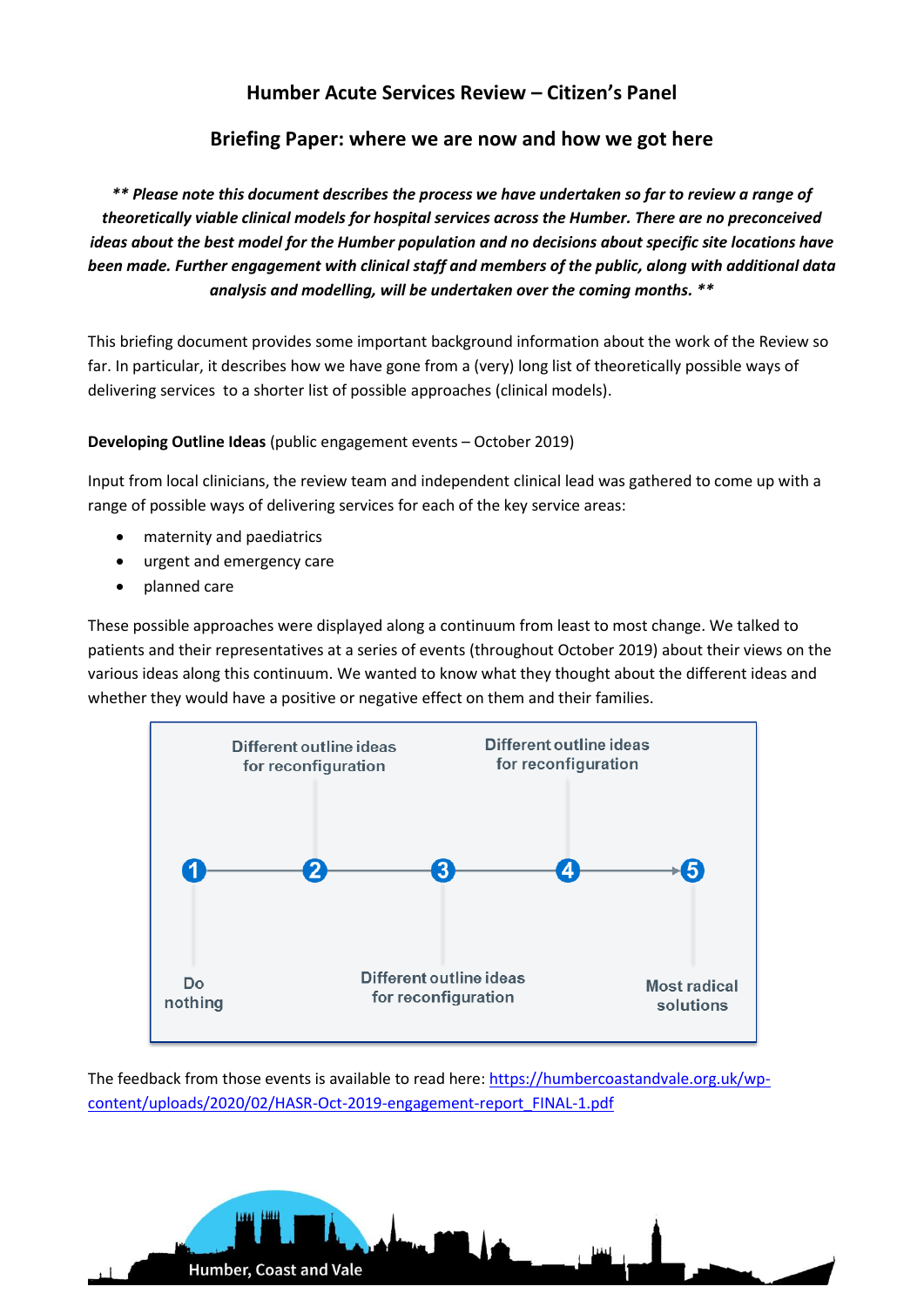### **Refining Service Models** (Citizen's Panel meeting – November 2019)

Feedback from the patient and public workshops, clinical design group meetings as well as a range of other engagement activities with clinical and non-clinical staff members and other stakeholders was used to refine the outline ideas into possible service models.

The Citizen's Panel meeting in November 2019 reviewed the possible service models for the key clinical areas individually. The feedback report is available here [https://humbercoastandvale.org.uk/wp](https://humbercoastandvale.org.uk/wp-content/uploads/2020/02/Collated-Feedback-from-Citizens-Panel-DRAFT-v1-1.pdf)[content/uploads/2020/02/Collated-Feedback-from-Citizens-Panel-DRAFT-v1-1.pdf](https://humbercoastandvale.org.uk/wp-content/uploads/2020/02/Collated-Feedback-from-Citizens-Panel-DRAFT-v1-1.pdf)

## **Combining Service Models** (Clinical Design Group – December 2019 to February 2020)

The Clinical Design Group was asked to review whether each possible clinical model would be sufficient to address the issues set out in the Case for Change (i.e. would the change be enough to solve the problems that the system currently faces and be enough to provide safe and effective care for local people). Looking at sufficiency enabled the Clinical Design Group to rule out a number of (theoretically possible) models.

The next stage was for clinicians to review all the possible service models and combine them together into "whole hospital" models. Clinical colleagues felt strongly that it made most sense to start with urgent and emergency care and build planned care models around this. There are strong links (interdependencies) between urgent and emergency care services, maternity and paediatrics and therefore these have been combined first to create viable "whole hospital" models. Across Hull and East Riding, these service areas are largely consolidated onto a single site and therefore the focus of this element of the review work is on the sites on the south bank of the Humber. **Planned care will be brought back in at a later stage.**

The Clinical Design Group looked at the clinical interdependencies that might apply to determine which models could be safely put together on a single hospital site. For example, you would not design a service with a doctor-led maternity service taking high risk (including pre-term) births without also having the appropriate level of neonatal unit that could care for premature babies with the right clinical staff available 24/7. This clinical interdependency rules out putting a "Hot" maternity model alongside a "Cold" paediatric model in the same hospital site.

Looking at the clinical interdependencies enabled the review team to rule out a further set of (theoretically possible) combinations. The Clinical Design Group reviewed multiple iterations of the possible combinations and discussed the different interdependencies and the viability of the different models. This left four service models, as described below:

|   | <b>Northern Lincolnshire Site 1</b>                                 |                   |                    |  | <b>Northern Lincolnshire Site 2</b> |                   |                    |
|---|---------------------------------------------------------------------|-------------------|--------------------|--|-------------------------------------|-------------------|--------------------|
|   | <b>UEC</b>                                                          | <b>Obstetrics</b> | <b>Paediatrics</b> |  | <b>UEC</b>                          | <b>Obstetrics</b> | <b>Paediatrics</b> |
|   | Hot                                                                 | Hot               | Hot                |  | Hot                                 | Hot               | Hot                |
|   | Hot                                                                 | Hot               | <b>Hot</b>         |  | Warm                                | Cold              | Cold               |
|   | Hot                                                                 | Hot               | <b>Hot</b>         |  | Cold                                | Cold              | Cold               |
| 3 | Hot                                                                 | Hot               | Hot                |  | Warm                                | Warm              | Warm               |
| 4 | New Northern Lincolnshire Hospital with UEC, Maternity, Paediatrics |                   |                    |  |                                     |                   |                    |

\*Note – site 1 and site 2 can be flipped to create a total of seven possible configurations across Northern Lincolnshire. Model 0 describes the status quo.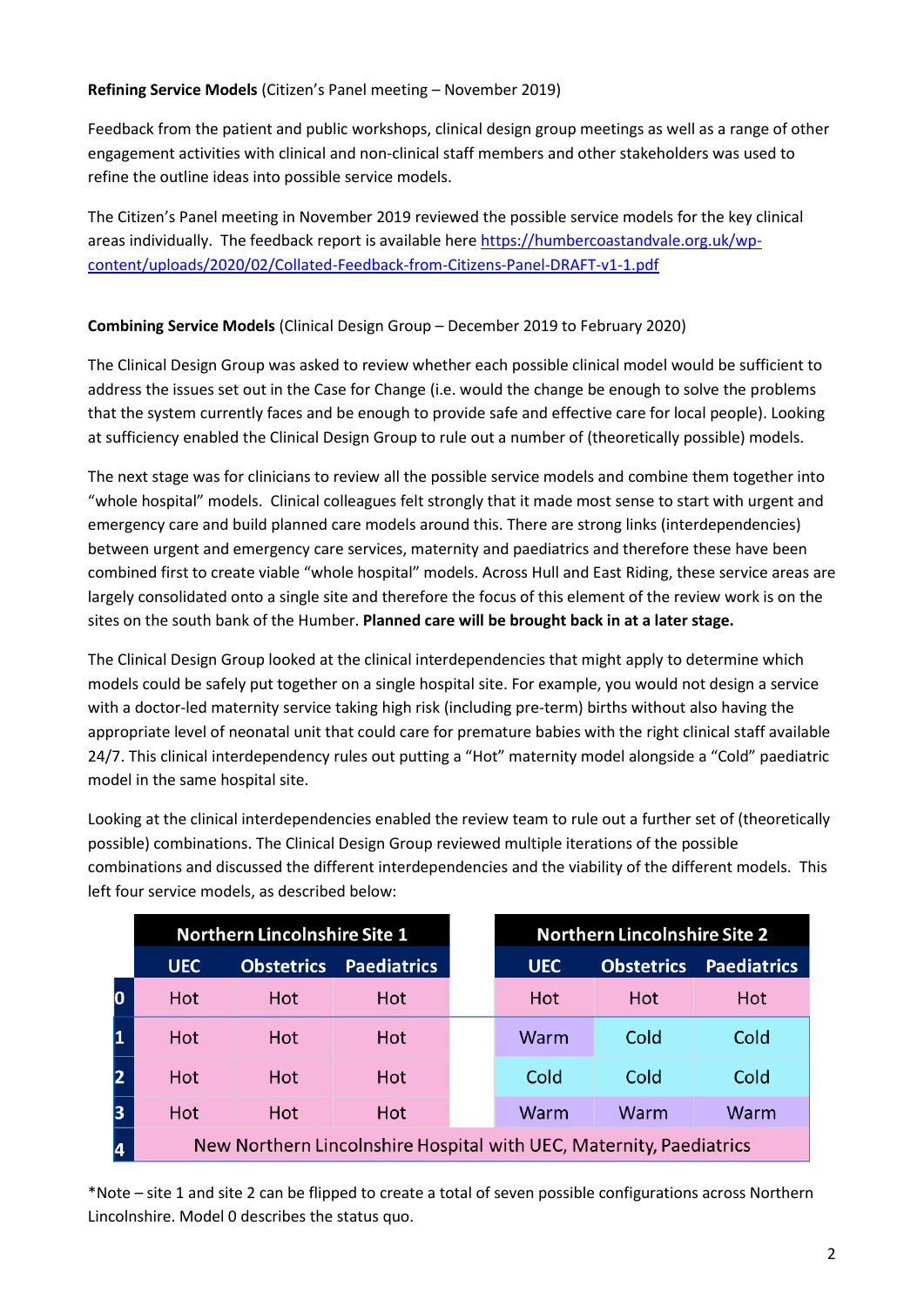## **Evaluating Clinical Models** (Clinical Design Group – February 2020 and Citizen's Panel – March 2020)

The next stage of the process is to evaluate the different clinical models against the evaluation criteria set out at the start of the review.

These are listed below:



At its February meeting, the Clinical Design Group evaluated the four models set out above against two of the criteria (where they were best placed to exercise their professional judgement) – workforce/**staffing** and **clinical outcomes**.

At the March meeting of the Citizen's Panel, the panel will use their judgement and the information gathered through the patient feedback events to assess the four models against two further criteria – access and transport (**getting there and parking**) and **patient experience and satisfaction**.

This evaluation will be used to support decision-makers to confirm a short list of possible models, on which we can then carry out further engagement with clinical teams, patients, members of the public and other stakeholders.